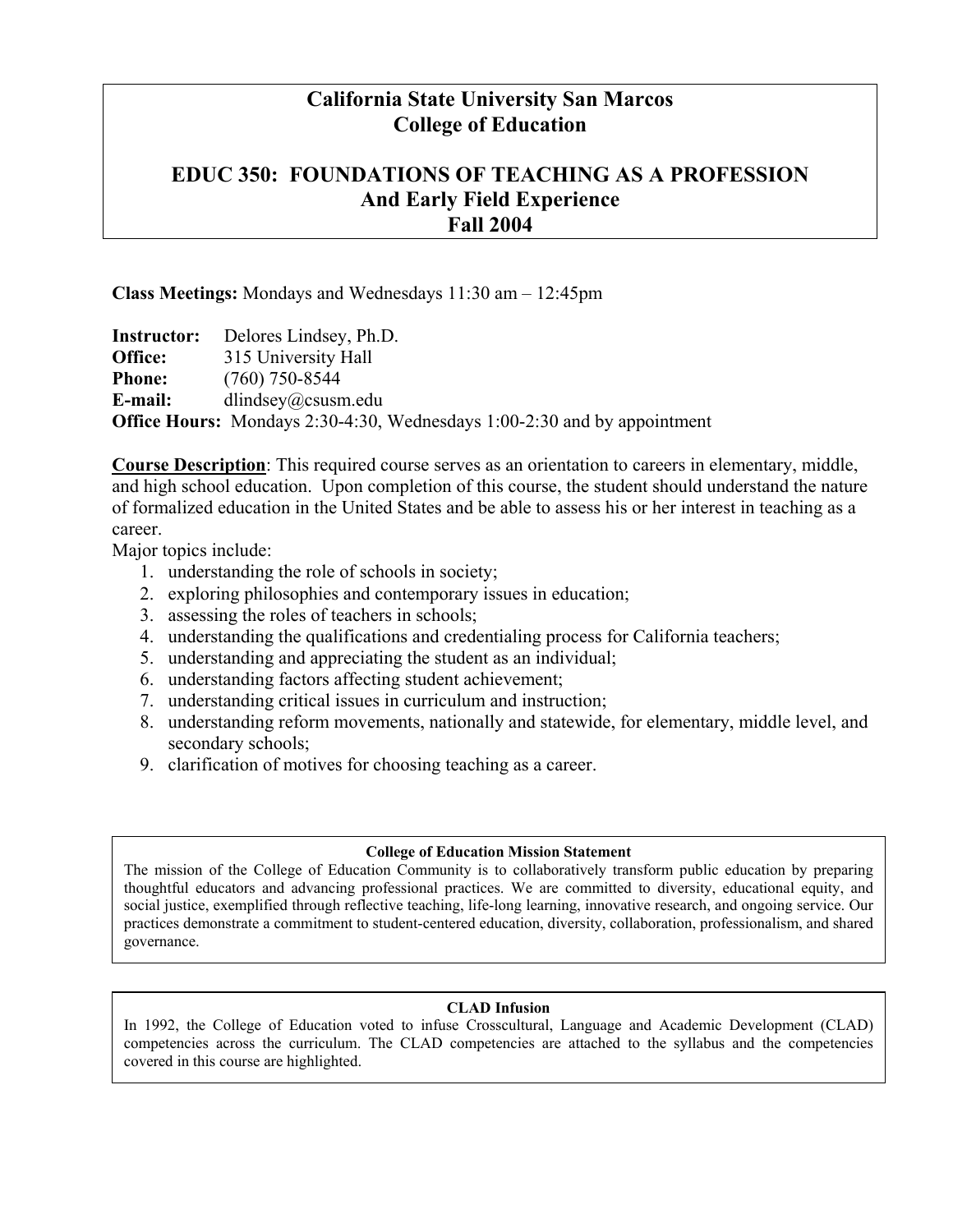#### **Special Education**

Consistent with the intent to offer a seamless teaching credential in the College of Education, this course will introduce the collaborative infusion of special education competencies that reflect inclusive educational practices.

**Students with Disabilities Requiring Reasonable Accommodations:** Students are approved for services through the Disabled Student Services Office (DSS). This off ice is located in Craven Hall 5202, and can be contacted by phone at 760-750-4905, or TTY 760-750-4909. Students authorized by DSS to receive reasonable accommodations should meet with their instructor during office hours or, in order to insure confidentiality, in a more private setting.

### **Texts:**

### **Required:**

Armstrong, David: Henson, Kenneth and Savage, Tom (2001) *Teaching Today.* Merrill Prentice Hall.

Villa, Richard A. and Thousand, Jacqueline S. (1995) *Creating an Inclusive School.*  Alexandria, VA: Association for Supervision and Curriculum Development.

#### **Choose one of the following accounts of teaching:**

Codell, *Educating Esme*. Alongquin Publishing

Diver stamens, A. (1995). *Lives in the Balance*. Albany, NY: SUNY Press.

Foster, M. (1997). *Black Teachers on Teaching.* New York: New Press.

Jennings, K. (Ed.). (1994). *One Teacher in 10.* Los Angeles: Alyson Books.

Michie, G. (1999). *Holler if You Hear Me.* New York: Teachers College Press.

Paley, V.G. (1993). *You Can't Say You Can't Play.* Cambridge, MA: Harvard Press.

Perlstein, L. (2003). *Not Much Just Chillin': The Hidden Lives of Middle Schoolers.* New York: Farrar, Straud & Giroux.

# **Course Requirements:**

### **Professionalism**

Professionalism and work ethic in this class will not only affect your course grade, but will indicate readiness for a credential program. It is expected that students will come to class prepared to discuss the required readings, submit required assignments, and to participate in class activities. Teacher education is a professional preparation program. Students will be expected to adhere to standards of dependability, academic honesty and integrity, confidentiality, and writing achievement. Because it is important for teachers to be able to effectively communicate their ideas to students, colleagues, parents, and administrators, writing that is **original**, clear and error-free is a priority in the College of Education. It is expected that work will be turned in on time. Late work will affect a student's grade in the course. Please discuss individual issues with the instructor.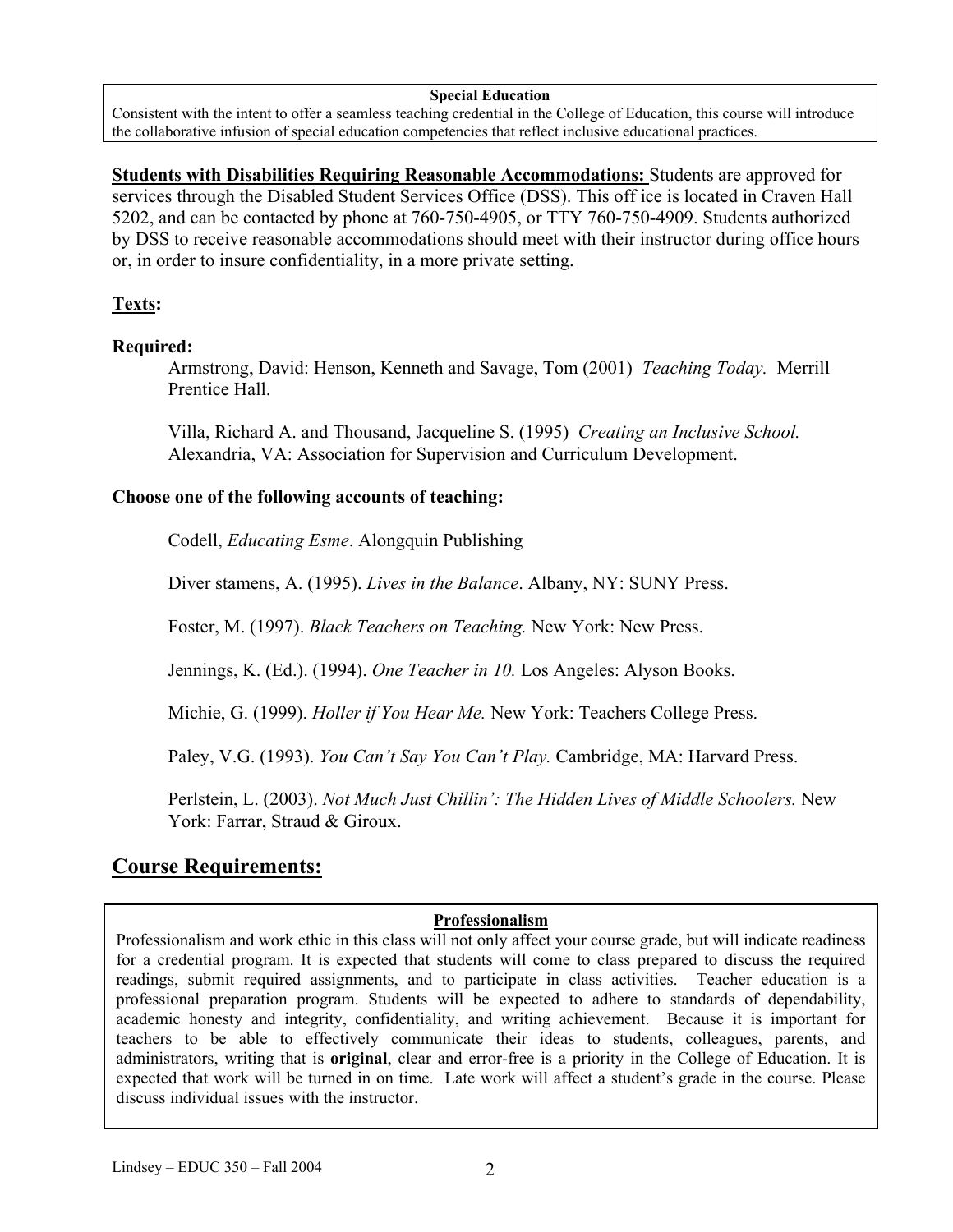#### **Attendance**

Absences and late arrivals/early departures will affect the final grade. **More than one absence will** This course is participatory in nature, therefore your attendance and participation are important. **jeopardize your grade in the following manner: the final grade will drop by one-third letter for every absence**. COE attendance policy states, "At a minimum, students must attend more than 80% of class time, or s/he may not receive a passing grade for the course at the discretion of the instructor. Individual instructors may adopt more stringent attendance requirements." Should you have extenuating circumstances, please contact me as soon as possible. Also, **late assignments** will receive a 10% reduction in points for every day late. After one week, late assignments will receive no credit.

### **Field Experience**

In addition to in-class work, assigned readings, and projects, students will participate in forty-five (45) hours of supervised fieldwork assignments in a variety of public school classroom settings. A recommendation (usually from the classroom teacher where most of the fieldwork is done), as well as a Field Experience Form with documented hours and teacher verification are requirements for admission to the CSUSM Teacher Credential programs.

### **Use of Technology**

Students are expected to demonstrate competency in the use of various forms of technology (i.e. Word processing, electronic mail, use of the Internet, and/or multimedia presentations). Specific requirements for course assignments with regard to technology are at the discretion of the instructor.

### **Creating the Inclusive Classroom**

Students will demonstrate knowledge of laws and dispositions relating to special education through a variety of activities such as the viewing and analysis of the video F.A.T. City, reading and the analysis of "School Law & Diversity," and/or "Creating an Inclusive School".

### **Teaching Performance Expectation (TPE) for EDUC 350**

A primary goal of EDUC 350 is to begin the process of developing teacher candidates to become professional educators. The following TPE is expected to be met during this course: TPE 12: *Professional, Legal and Ethical Obligations:* 

*Candidates are aware of their own personal values and biases and recognize ways in which these values and biases affect the teaching and learning of students. They resist racism and acts of intolerance. Candidates appropriately manage their professional time spent in teaching responsibilities to ensure that academic goals are met.* 

*Candidates for a Teaching Credential understand and honor legal and professional obligations t protect the privacy, health, and safety of students, families, and other school professionals. They are aware of and act in accordance with ethical considerations and they model ethical behaviors for students. Candidates understand and honor all laws relating to professional misconduct and moral fitness.*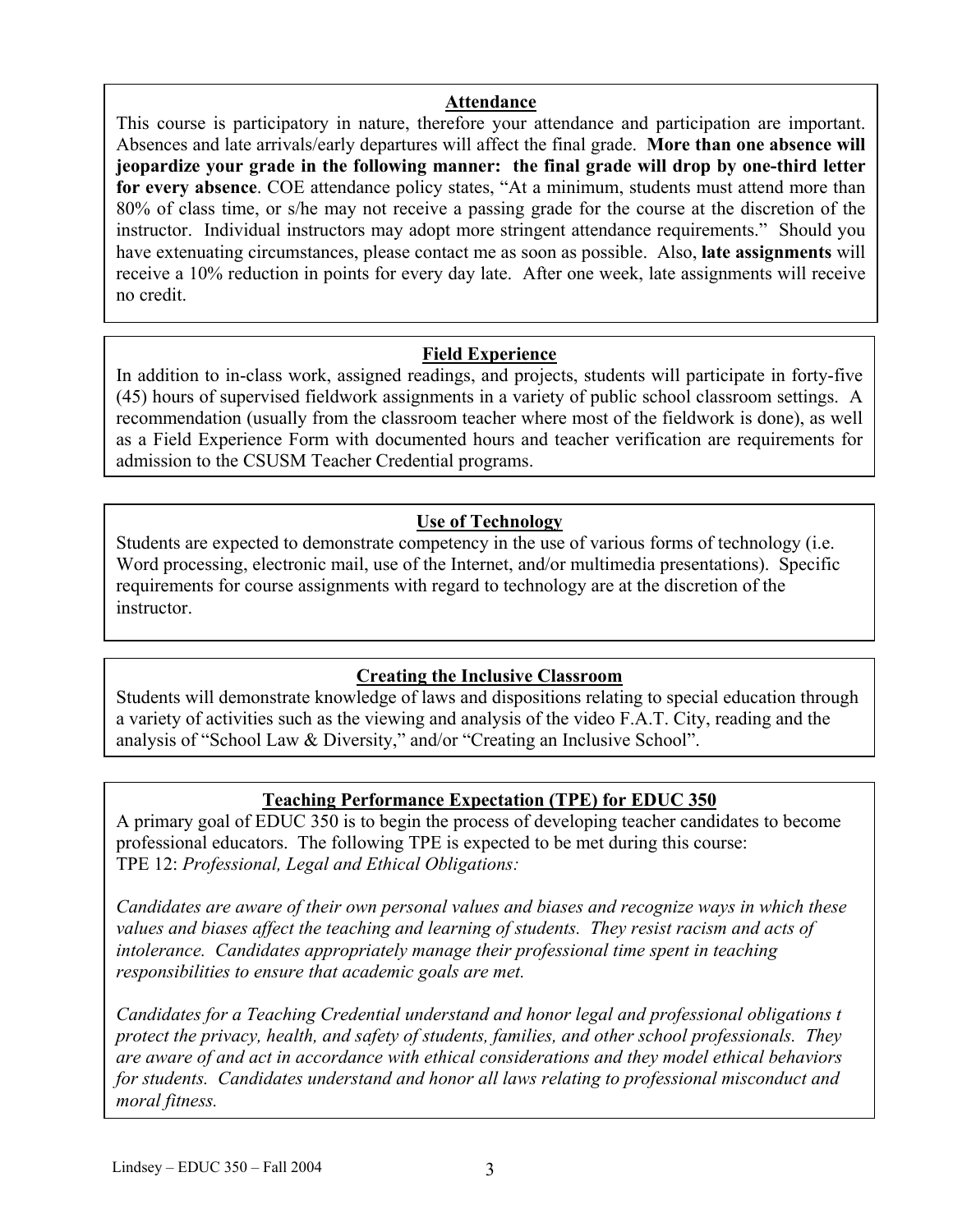### **ASSIGNMENTS:**

### D*Participation*

This class is designed for hands-on, active learning that requires some "stepping out" in order to better understand the role of teacher and learner. Some of these activities include partner and small group teaching presentations, group discussions, and different kinds of reflective writing. The primary purpose of these assignments is personal reflection and growth, as well as serving as fuel for our discussions. Come prepared to discuss assigned readings/topics and to be a cooperative participant in class.

### **Key skills/knowledge to be evaluated:**

- Can you interact productively with your peers, taking on a variety of roles (leader, follower, etc.)?
- Do you contribute appropriately during group work to do your "share"?
- Are you able to accept others' opinions?
- Are you supportive of others' ideas?
- Did you support your peers during their presentations?
- Can you monitor and adjust your participation to allow for your ideas as well as others' to be heard?

### D*Reading Response Log* **(10 points)**

The reading log provides an opportunity to reflect on learning about teaching through the assigned readings. In the log you will be asked to both summarize and reflect on what you have read. You will also share your writing with another student at the beginning of each class session.

### **Key skills/knowledge to be evaluated:**

- At what level have you comprehended the reading?
- Is your work reflective of the issues and your thinking?
- What connections and relationships have you been able to make with the reading and prior class discussions, fieldwork, and class activities?
- To what degree have you explored various options for responding to text or fine-tuned a couple of particular approaches?

# D*Field Experience Form (log) and Observation Reports* **(15 points)**

This assignment is designed to help you to better understand the complexity of today's classrooms, students and the various ways teachers address the needs of their classes – and to engage in a variety of classroom settings in order to determine if, and at what level, you might want to teach.

Students will maintain a log of hours spent observing/participating in classrooms. This log should reflect a minimum of 45 hours spent in various classrooms at different grade levels and on different sites. In addition, students will maintain a journal documenting their field observations, connections to concepts studied in EDUC 350, analyses, and questions. A minimum of 15 field observation reports is required. The format to be used will be explained in class.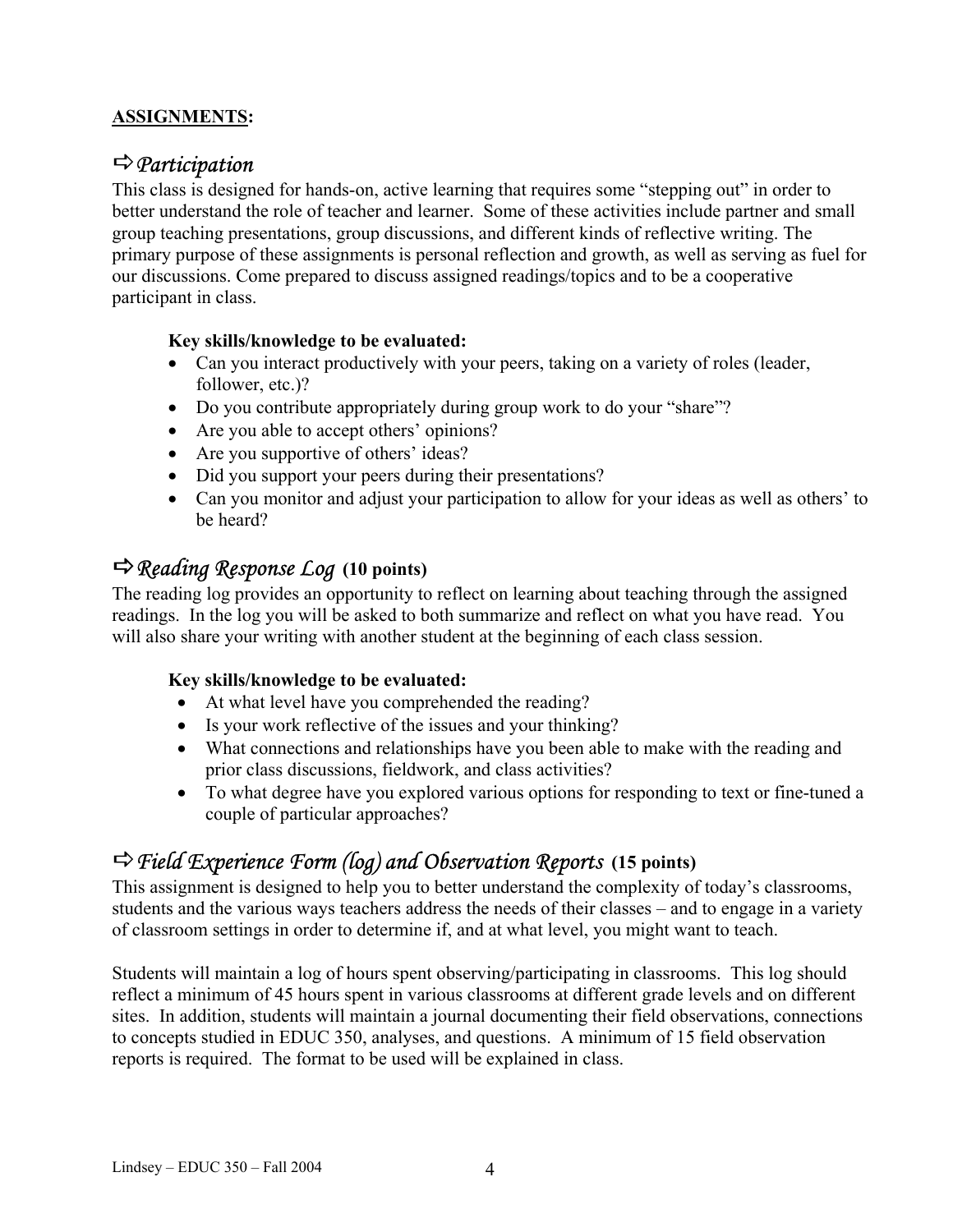### **Key skills/knowledge to be evaluated:**

- Can you articulate your assumptions/expectations about a given setting and then identify how your observation affects those assumptions/expectations?
- Can you observe pertinent details and see both the "big picture" of the classroom as well as focus in on specific methods, interactions, etc.?
- Can you monitor and take responsibility for your placement to include meeting the requirements of varied settings and minimum hours?
- Can you relate your classwork and reading to your observations and provide insightful analysis about that relationship?

# D*Interview Assignment* **(10 points)**

Select one of the following individuals to interview:

- $\checkmark$  *K-12 Public School Teacher*: One way to better understand what it is like to be a teacher is
	- to talk to a real one! Interview one with at least 3 years of experience or one who has retired in the last year.
- $\checkmark$  *Senior Citizen*: Find someone 60 years of age or older and compare/contrast schooling in the past and at present!
- 9 *Public School District Personnel Officer*: Go straight to the top and find out what the key local issues are as well as what districts are looking for when they hire new teachers!

Ideas for questions will be provided and you are encouraged to design your own questions. You will share your findings in class and turn in a written summary of the interview results that will analyze the responses and provide personal reflections based on readings and class discussions.

#### **Key skills/knowledge to be evaluated:**

- Were you able to arrange, organize, and conduct an interview that yielded useful and interesting information?
- If you were not sure of answers, did you ask your interviewee for clarification so you understood? Did you use follow up questions to probe for deeper responses?
- Were the questions you created thought provoking?
- Were your analyses and reflections based on information you have learned in EDUC 350 and prior knowledge?

# D*Choice Book Report/Presentation* **(15 points)**

Prepare a 2-3 page (double-spaced) report and group oral presentation. Relate the book review to the theme, "teachers and their personal stories".

- $\checkmark$  How did the teacher(s) in your book tell their personal stories?
- $\checkmark$  How did the teacher(s) learn bout the students and their needs?
- $\checkmark$  What did the teacher do to address the students' needs?
- $\checkmark$  How does the experience of the teacher relate to the readings and discussions from your coursework this semester?

You must make explicit connections to coursework, and you must relate the book to your own thinking about teaching. All students selecting the same book will work together to prepare a group presentation to share your knowledge and insights with other students.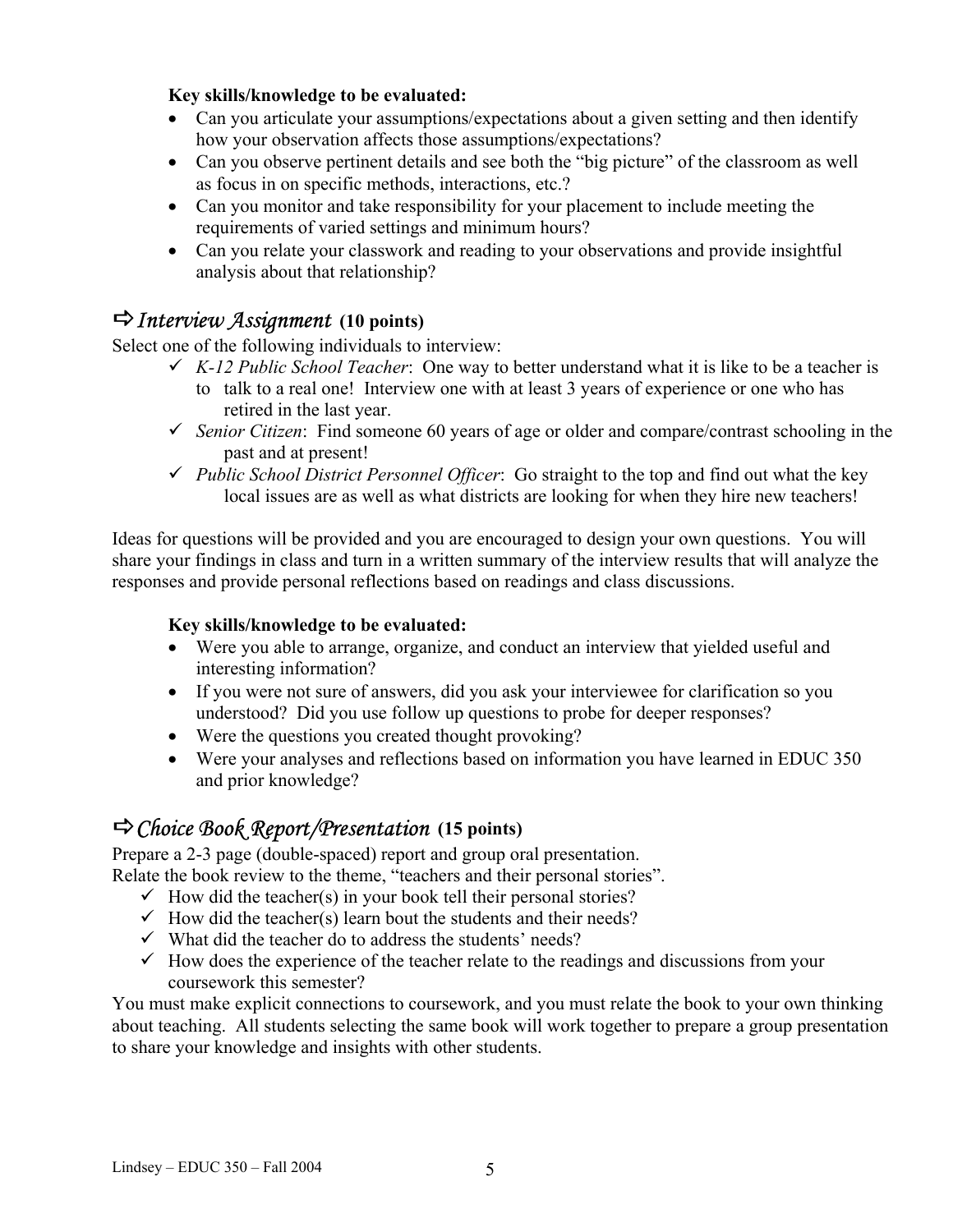### **Key skills/knowledge to be evaluated:**

- Were you able to create a book report/presentation that addressed the theme/questions listed above in a thoughtful and analytical manner?
- Were you able to work well with your peers in developing a group presentation?
- Was the group presentation engaging for the audience?

# D*Contemporary Issues Research* **(15 points)**

Choose a major contemporary issue in education that interests you (from topics provided). Research the issue thoroughly and take a position, i.e., *What is your opinion/perspective on this issue?* Partner with another student, research the topic, and prepare a 10 minute oral presentation for the class. Provide a one-page summary and a reference page for your classmates. Cite a minimum of three references, using correct bibliography format.

### **Key skills/knowledge to be evaluated:**

- Do you understand a major issue affecting education and can you speak intelligently to your peers so they understand the issue?
- Did you read from enough sources to gather relevant information?
- Are you able to synthesize information to present a concise yet thorough report?
- Are you able to organize resources (materials, people, etc.) in support of a goal (in this case, your presentation)?
- Did you present your information confidently, creatively, and in an organized manner?
- Are you able to apply what you've learned about effective teaching to engage your audience during your presentation?
- Are you able to develop an appropriate summary and bibliography?

# D*Personal Philosophy of Teaching, Learning and Schooling* **(20 points)**

To summarize your learning in this course, help you to clearly articulate your emerging beliefs about teaching, learning, and schooling, and prepare for future interviews, you will be asked to submit a paper (approx. 4 pages, typed, double-spaced) in which you imagine what you would say to the hiring committee of a school district if asked to describe your own distinct set of beliefs about teaching, learning and schooling. In preparing this assignment you will develop the paper over the course of the semester and will experience the process of drafting, giving and receiving reader response, and revision, as stages of the writing process (experiencing firsthand what you should do as a teacher with your students). More information about the paper will be given in class.

### **Key skills/knowledge to be evaluated:**

- Did you draw on all your resources/experiences to write your philosophy and not just the book?
- Are you clear about your own beliefs?
- Can you articulate your ideas fluently and coherently with correctness?
- Is it clear you have had enough exposure to schools to write your current philosophy?
- Did you address the areas of teaching, learning, and schooling?

# D*Law and Diversity Assignment (***10 points***)*

You will apply your understanding of the legal context of inclusive education and laws that influence teaching responsibilities.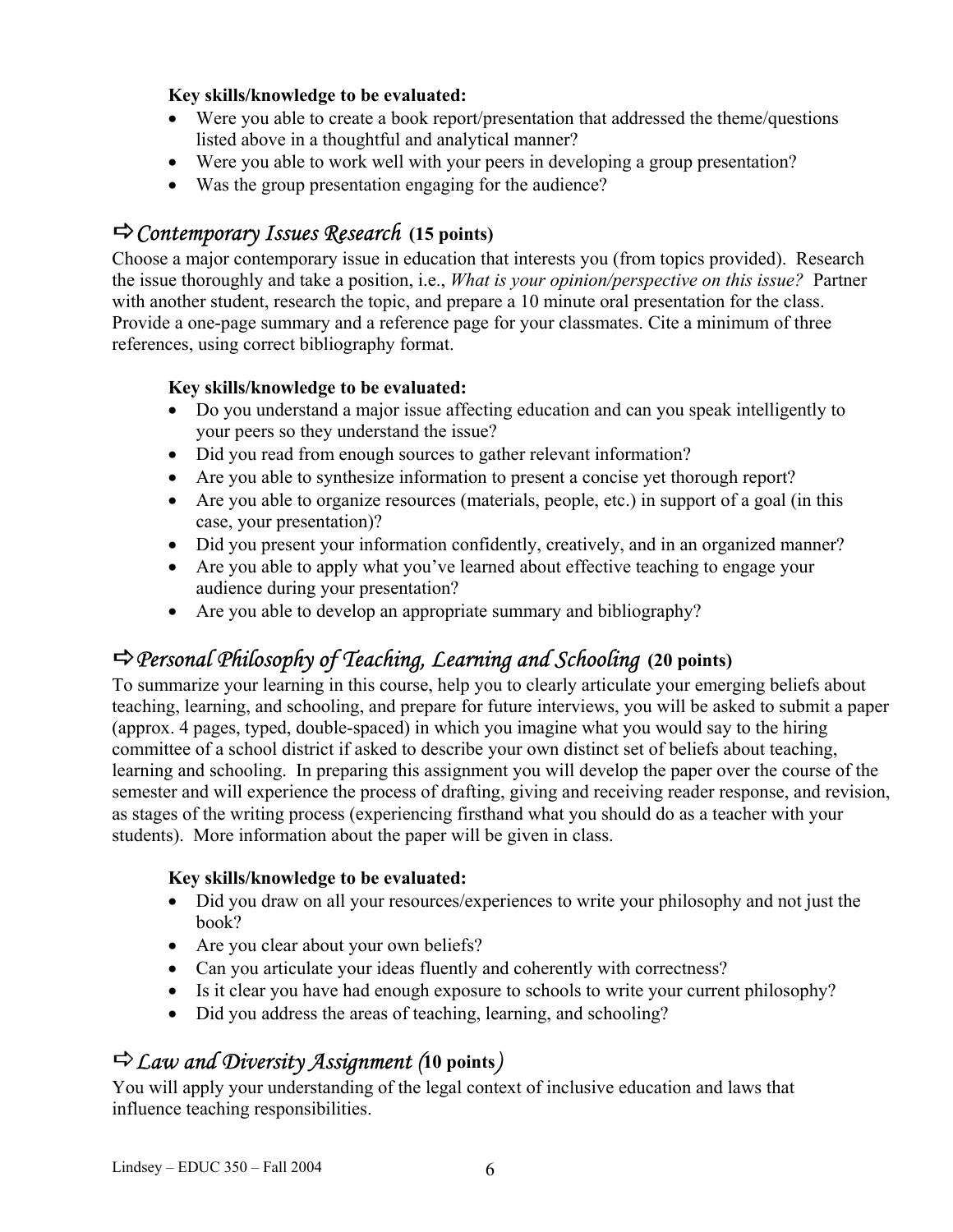#### **Study the following chapters and web sites:**

Thousand, J.S. Laws related to special education that affect teachers.

- Villa, R. A. & Thousand, J. S. (l995). Creating an inclusive school. Alexandria, VA: Association for Supervision and Curriculum Development. Read all of Chapter 2.
- U.S. Disability Law. Internet address :

www.law.cornell.edu/topics/disability.html

Includes information about laws affecting people with disabilities.

OSERS IDEA Home Page. Internet address :

www.ed.gov/offices/OSERS/IDEA

Explanation of federal legislation known as IDEA, which ensures a free appropriate education in the least restrictive environment for children with disabilities. The latest l997 federal reauthorization of the law is explained in detail.

### *Reflection and Applications:*

Apply your understanding of the legal context of inclusive education and laws that influence your teaching responsibilities by:

- 1. In writing, identify five laws or court decisions that influence you as a professional educator. At least one of these five must relate to special education law. Give a rationale for each selection. Why is it important to you? How might they affect your teaching?
- 2. Being prepared to share selections and rationale for selection of the laws and decisions during our next class.

*NOTE: Keep digital copies of all assignments for your Credential Program Electronic Portfolio.* 

#### **Assignment Values**:

Additional instructions regarding course assignments will be handed out in class.

| $\blacktriangleright$ Participation / Field Experience Observations | 15 points |
|---------------------------------------------------------------------|-----------|
| Reading Response Log                                                | 15 points |
| $\blacktriangleright$ Interview Assignment                          | 10 points |
| Choice Book Report/Presentation                                     | 15 points |
| Contemporary Issues Report                                          | 15 points |
| $\blacktriangleright$ Personal Philosophy of Teaching               | 20 points |
| • Law and Diversity                                                 | 10 points |
|                                                                     |           |

### **Grading:**

Grades will be determined by the total number of points earned out of a possible 100 points.

| $A = 93-100$ | $C+=77-79$     |
|--------------|----------------|
| $A = 90-92$  | $C = 73-76$    |
| $B+= 87-89$  | $C = 70-72$    |
| $B = 83-86$  | $D = 60-69$    |
| $B = 80-82$  | $F =$ below 60 |